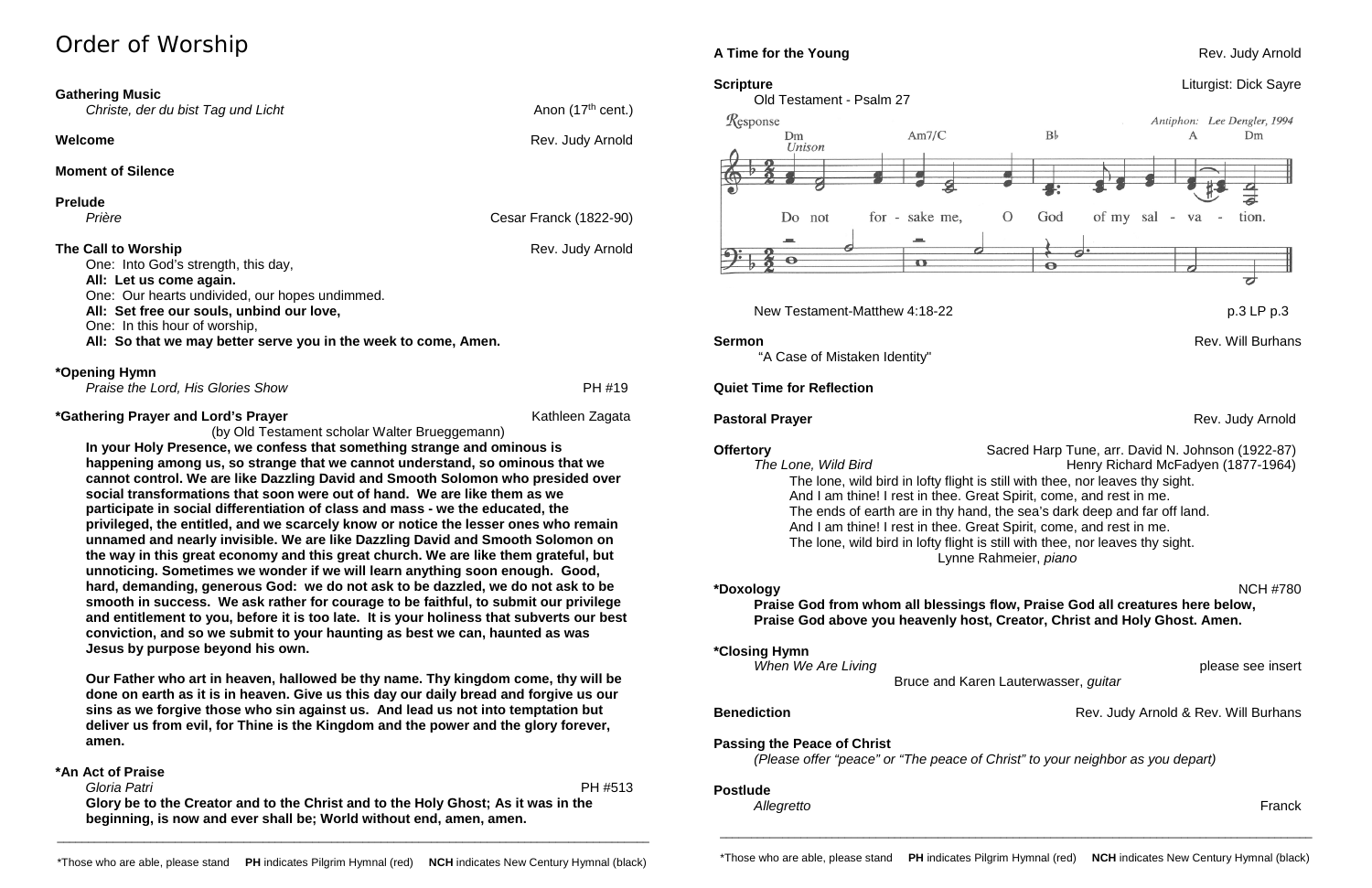## Today's Worship Service

### **Sanctuary Flowers**

Today's Chancel flowers are given to the glory of God, and in loving memory of deceased members and friends of this congregation.

This month's library books display features books dealing with politics and religion – a timely topic. You can find the round display table in the lobby next to the big double doors. Please stop by to investigate and take one home.

## Meet Our Church

**First Congregational Church in Winchester, UCC,** *An Open and Affirming Congregation* 21 Church Street, Winchester, MA 01890 781 -729 -9180 **www.fcc -winchester.org**

We are a Christ -centered, nurturing community: growing in faith, serving in love, welcoming all with joy.

The Congregation, Ministers To The World Rev. William Burhans, Lead Pastor Rev. Ms. Judith B. Arnold, Associate Pastor Ms. Kathleen Zagata, RN, MS, CS, Minister of Congregational Health & Wellness Ms. Jane Ring Frank, Minister of Music & Worship Arts Mr. Ben Pulaski, Minister of Faith Formation: Children & Youth Mr. Jeffrey Mead, Organist Mr. Bradley Ross, Sexton Mr. Tyler Campbell, Assistant Sexton Ms. Sarah Marino, Office Manager The Rev. Dr. Kenneth Orth, Pastoral Counselor (Affiliate)

## Welcome!

We are happy you have joined us today for worship. We hope that in the coming hour of quiet, song, prayer, sacred scripture, and communal gathering, you will awaken more fully to God's presence in your life and the world around us.

#### **Restrooms**

Restrooms are located down the stairs as you first enter the front doors of the church.

#### **Accessibility**

Listening devices are available in the back of the sanctuary for the hearing impaired. An after -worship coffee hour is held in Chidley Hall on the bottom floor of the church building. An elevator is located out the doors to the right of the front chancel area and down the hall. Please ask a greeter if you need assistance.

#### **Childcare**

Children are always welcome in the sanctuary! We appreciate the sounds of little ones among us. If you'd prefer, there is a professionally staffed nursery on the floor beneath the sanctuary. Ask a greeter if you need help finding it.

#### **Family Room**

There is also a comfortable room with sofas, chairs, carpet and an audio link to the service for when you need more room to attend to your family. It is located just outside the doors to the right of the front chancel area.

#### **Children (Stepping Stones) and Youth Church School**

Classes for children and youth in pre -k through 12th grade are taught during worship. Families begin the worship service together in the sanctuary. Children are then invited to join us at the front (if they are comfortable) for the Time for the Young. Afterwards, the children and youth are led to their classrooms by their teachers.

#### **Get connected!**

Please tell us about yourself and/or request a prayer by filling out a Welcome/Prayer Request Card found in each pew and place it in the offering plate when it passes. We look forward to getting to know you at Coffee Hour, held downstairs immediately following the service. You can also learn more about our community through our website and Facebook page: **www.fcc -winchester.org facebook.com/fccwucc Text FCCW to 22828 to join our email list**

## **January 22 , 2017**

The Third Sunday after Epiphany 10:00 Worship Service